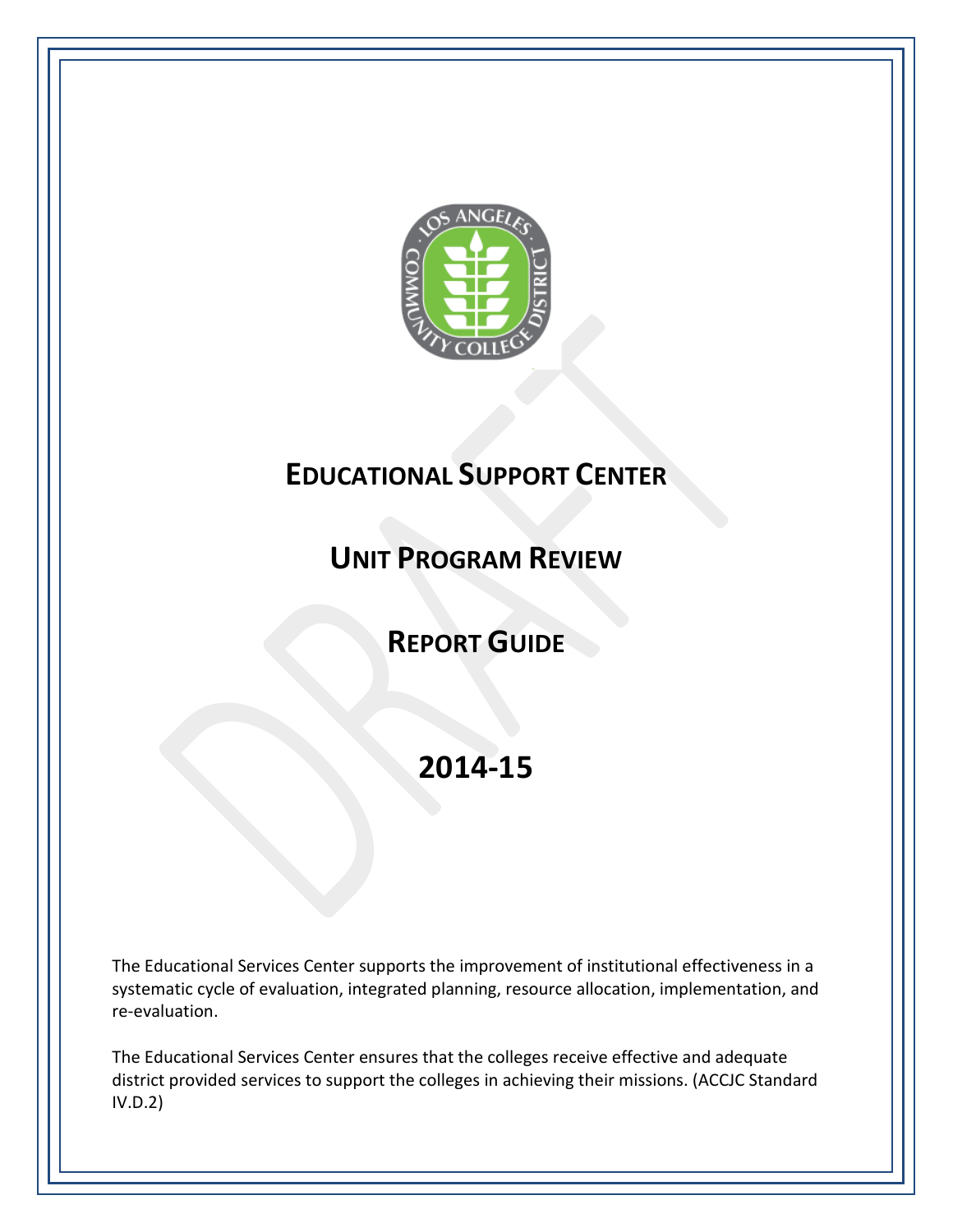## **TABLE OF CONTENTS**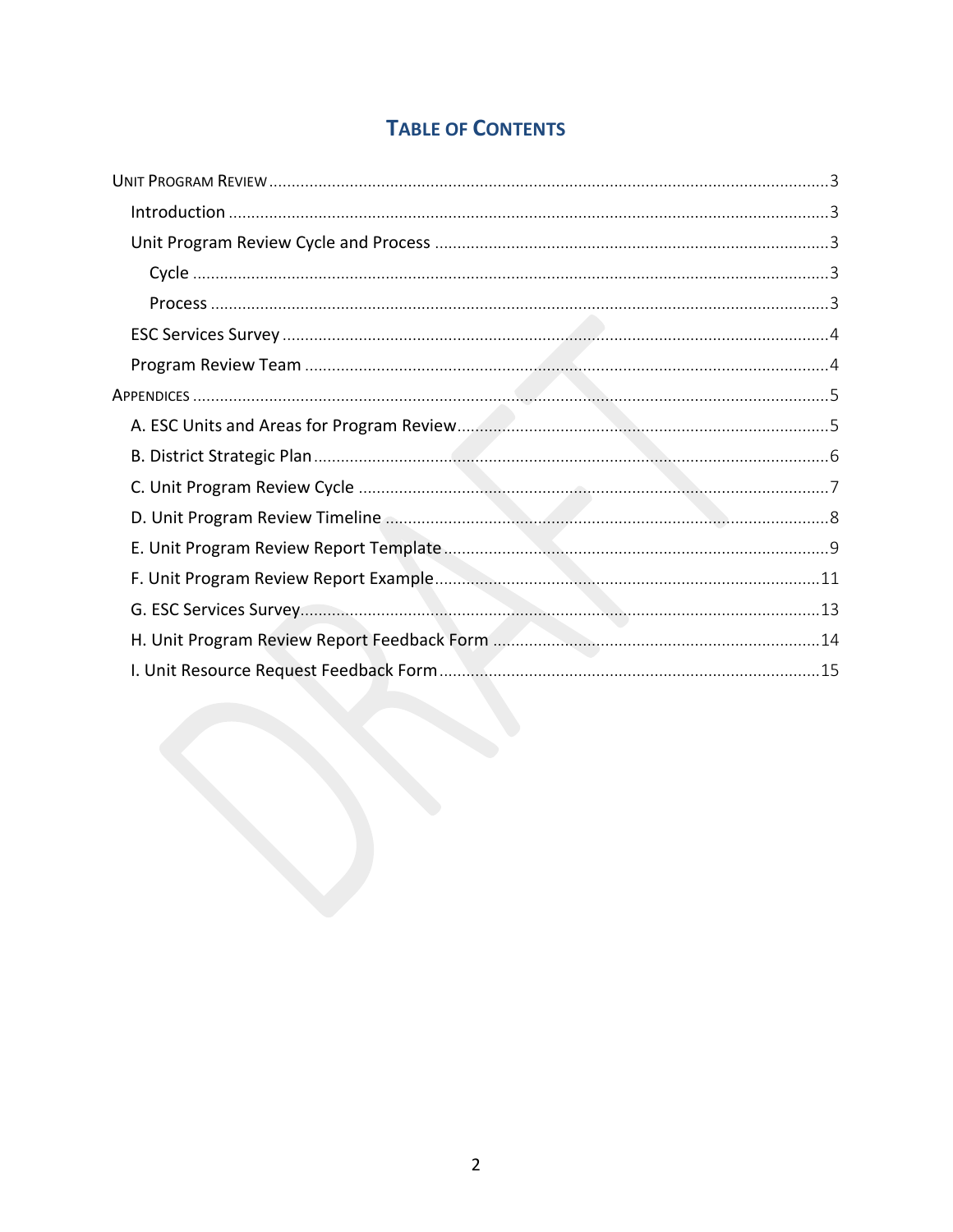## **UNIT PROGRAM REVIEW**

## <span id="page-2-1"></span><span id="page-2-0"></span>**Introduction**

In Fall 2014, the Chancellor directed the Educational Services Center to implement a comprehensive program review system in order to systematically assess the effectiveness of services provided by all units on an annual basis. (Appendix A) The purpose of the ESC unit program review process is to evaluate the quality of services provided by each unit to the colleges and the District and align unit objectives with district goals in the 2012-2017 District Strategic Plan. (Appendix B) Additionally, the unit program review is a component of District integrated planning which includes unit resource allocation, operational planning, and service goals and performance objectives evaluated on an annual basis.

## <span id="page-2-3"></span><span id="page-2-2"></span>**Unit Program Review Cycle and Process**

#### **Cycle**

The unit program review operates on an annual cycle with five phases: Evaluation, Planning, Review, Communication, and Implementation. (Appendix C) All units follow the same unit program review timeline. (Appendix D)

#### <span id="page-2-4"></span>**Process**

Each phase is a sequence in the unit program review process. The Unit Program Review Report template provides information on completing all components. (Appendix E)

### **1) Evaluation**

At the beginning of each cycle, units will prioritize their needs and then select an outcome and/or objective to focus on. Next, units will decide what types of evidence to use and begin data collection. During this time, results from the annual ESC Services Survey will be distributed to all units. Following data analysis, units will interpret their findings and determine whether their performance standard was met.

## **2) Planning**

Based on their findings, units will create an Improvement Plan. The IP outlines changes to be implemented and also includes unit resource requests.

### **3) Review**

Units will submit final drafts of their reports to the Program Review Team. PRT will review them and provide feedback to units. Units will revise and resubmit final reports to PRT. PRT will also review unit resource requests and make decisions regarding resource allocation.

#### **4) Communication**

Unit managers will present their final reports to their staff. The presentation will also highlight the upcoming implementation phase.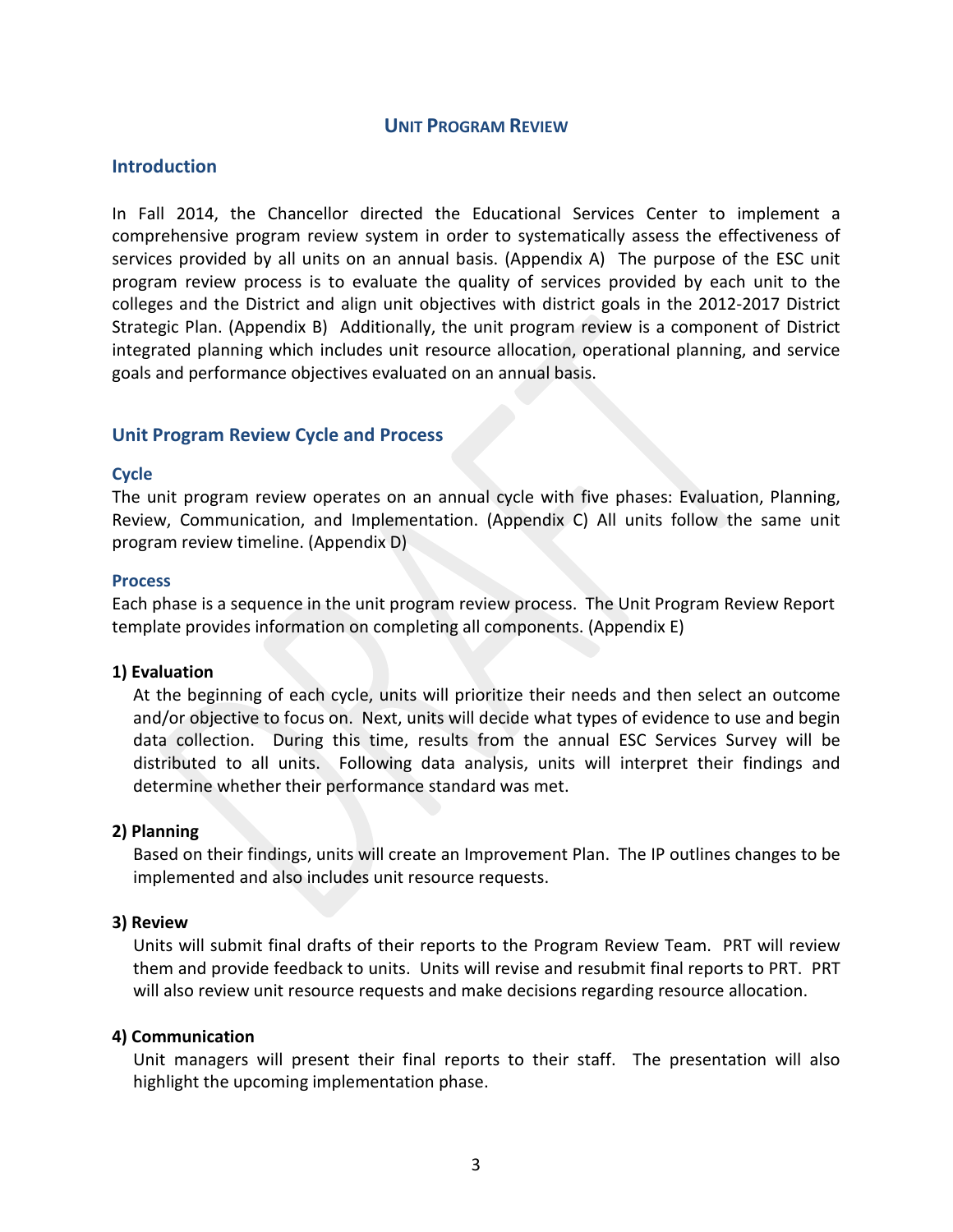## **5) Implementation**

After presenting their final report, units will begin implementing their Improvement Plan. If units do not have an IP, they will continue to monitor ongoing needs.

## <span id="page-3-0"></span>**ESC Services Survey**

The ESC Services Survey was created in January 2015 in order to provide unit managers with direct user feedback and as a source of evidence for their systematic program review. The survey will be conducted annually as an integrated component of the program review process. First, the Deputy Chancellor and senior staff will discuss and finalize survey revisions. Units may submit supplemental question to be added to the survey. Next, unit managers will update the client distribution list for survey participants. The survey will be administered for six weeks with weekly reminders to non-responders. Finally, survey data will be analyzed by unit and distributed to each unit manager. (Appendix G)

## <span id="page-3-1"></span>**Program Review Team**

## **Membership**

The primary purpose of the Program Review Team is to review program review reports and resource requests. PRT will function as an independent work group of the District Planning and Accreditation Committee. PRT members will be invited to serve for one year. The team will be composed of five members:

- 1 Associate Vice Chancellor of Institutional Effectiveness, as PRT Chair
- 1 Vice President of Administrative Services
- 2 College Dean
- 1 Manager in Finance

## **Responsibilities**

The Program Review Team will review each unit program review report for completeness. PRT will gather as a group to discuss report revisions and provide consolidated feedback to each unit. PRT will offer units an opportunity to clarify and ask questions. PRT will confirm receipt of the final reports. PRT will confirm units have presented final reports to staff. (Appendix H)

### **Resource Requests**

The Program Review Team will unit review resource requests. PRT will decide whether to approve, modify, or deny a request. PRT will provide each unit with an explanation regarding their decision. (Appendix I)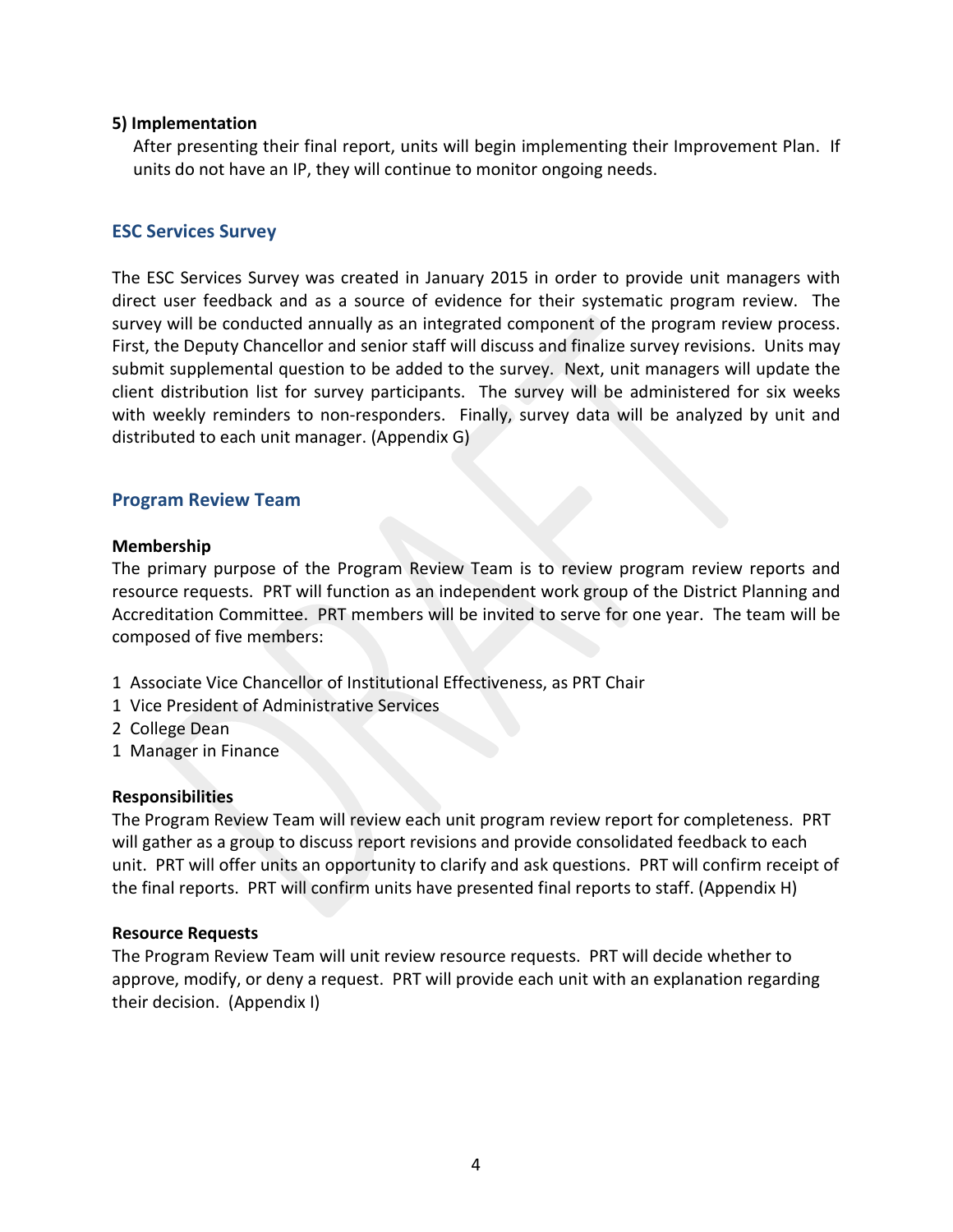## **APPENDICES**

## **A. ESC Units for Program Review**

<span id="page-4-1"></span><span id="page-4-0"></span>

| Area                                                        | Unit                                        |
|-------------------------------------------------------------|---------------------------------------------|
|                                                             | ADA Compliance Administration<br>٠          |
| Office of Deputy Chancellor                                 | <b>Business Services</b>                    |
|                                                             | <b>Diversity Programs and Services</b><br>٠ |
|                                                             | <b>Information Technology</b><br>٠          |
|                                                             | <b>Attendance Accounting</b>                |
|                                                             | <b>Institutional Effectiveness</b>          |
| <b>Educational Programs and Institutional Effectiveness</b> | <b>Curriculum Support</b>                   |
|                                                             | <b>Student Success</b>                      |
|                                                             | Dolores Huerta Labor Institute              |
| <b>Economic and Workforce Development</b>                   | <b>CalWORKS</b>                             |
|                                                             | <b>Workforce Development</b>                |
|                                                             | <b>General Accounting</b><br>٠              |
|                                                             | <b>Accounts Payable</b>                     |
| Chief Financial Officer / Treasurer                         | <b>Central Financial Aid</b>                |
|                                                             | Payroll                                     |
|                                                             | <b>Budget and Management Analysis</b>       |
|                                                             | <b>Internal Audit</b>                       |
|                                                             | <b>Facilities</b>                           |
| <b>Facilities Planning and Development</b>                  | <b>Bond Programs</b><br>٠                   |
|                                                             | Real Estate Program<br>٠                    |
|                                                             | <b>Employer-Employee Relations</b><br>٠     |
|                                                             | <b>LACCD Total Wellness Program</b>         |
| <b>Human Resources</b>                                      | <b>Operations</b>                           |
|                                                             | <b>Risk Management</b>                      |
| <b>General Counsel</b>                                      |                                             |
| <b>Personnel Commission</b>                                 |                                             |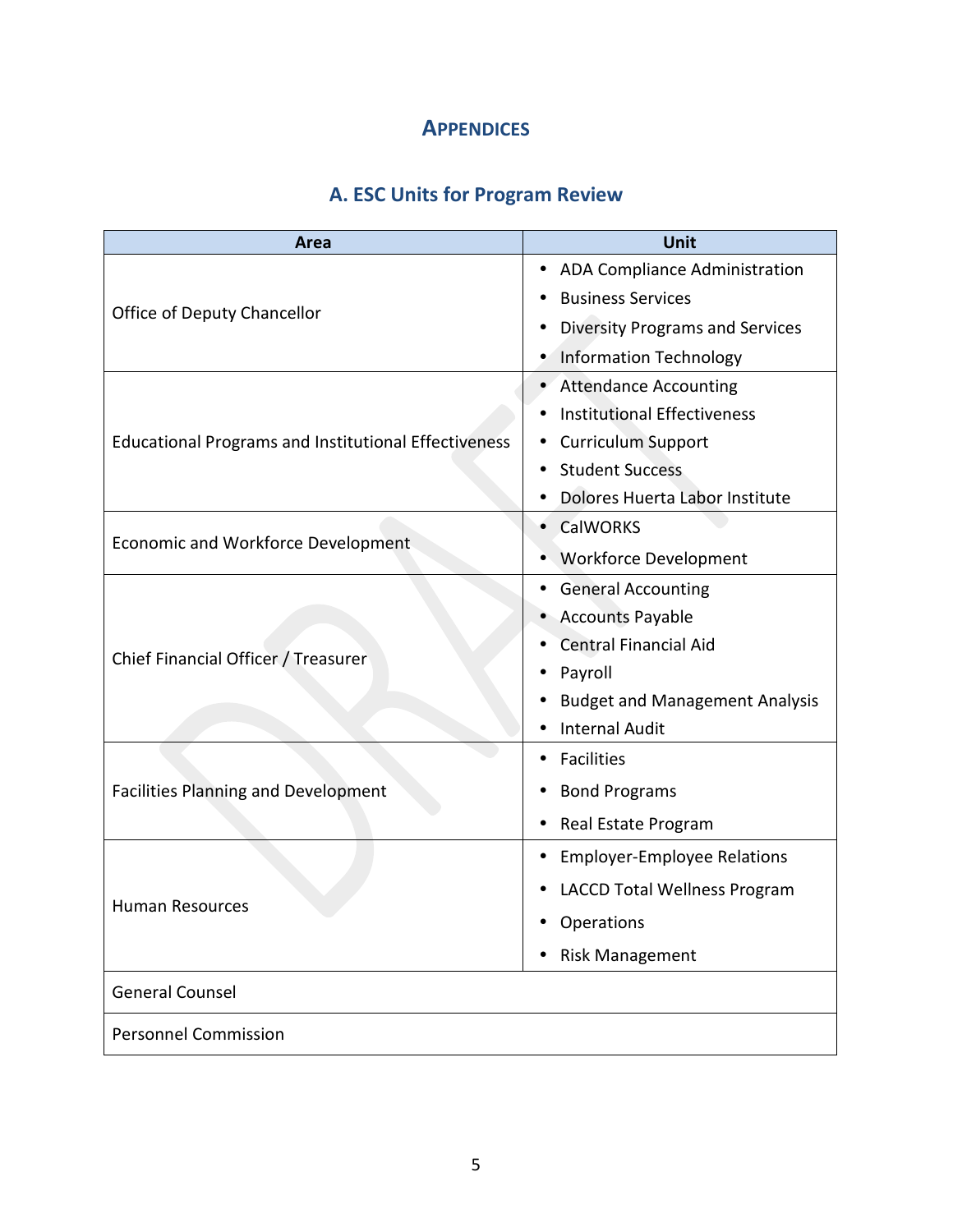## **B. District Strategic Plan**

<span id="page-5-0"></span>

| Goal                                                   | <b>Description</b>                                                                                                                                                                                                                                                                                                             |  |  |  |
|--------------------------------------------------------|--------------------------------------------------------------------------------------------------------------------------------------------------------------------------------------------------------------------------------------------------------------------------------------------------------------------------------|--|--|--|
| Goal 1<br><b>Access and Preparation</b><br>for Success | Improve equitable access; help students attain<br>important early educational momentum points.                                                                                                                                                                                                                                 |  |  |  |
| Goal 2<br><b>Teaching and Learning</b><br>for Success  | Strengthen effective teaching and learning by providing<br>a learner-centered educational environment; help<br>students attain their goals of certificate and degree<br>completion, transfer, and job training and career<br>placement; increase equity in the achievement of these<br>outcomes.                               |  |  |  |
| Goal 3<br><b>Organizational Effectiveness</b>          | Improve organizational effectiveness through data-<br>informed planning and decision-making, process<br>assessment, and professional development.                                                                                                                                                                              |  |  |  |
| Goal 4<br><b>Resources and Collaboration</b>           | Increase and diversify sources of revenue in order to<br>achieve and maintain fiscal stability and to support<br>District initiatives. Enhance and maintain mutually<br>beneficial external partnerships with business, labor,<br>and industry and other community and civic<br>organizations in the greater Los Angeles area. |  |  |  |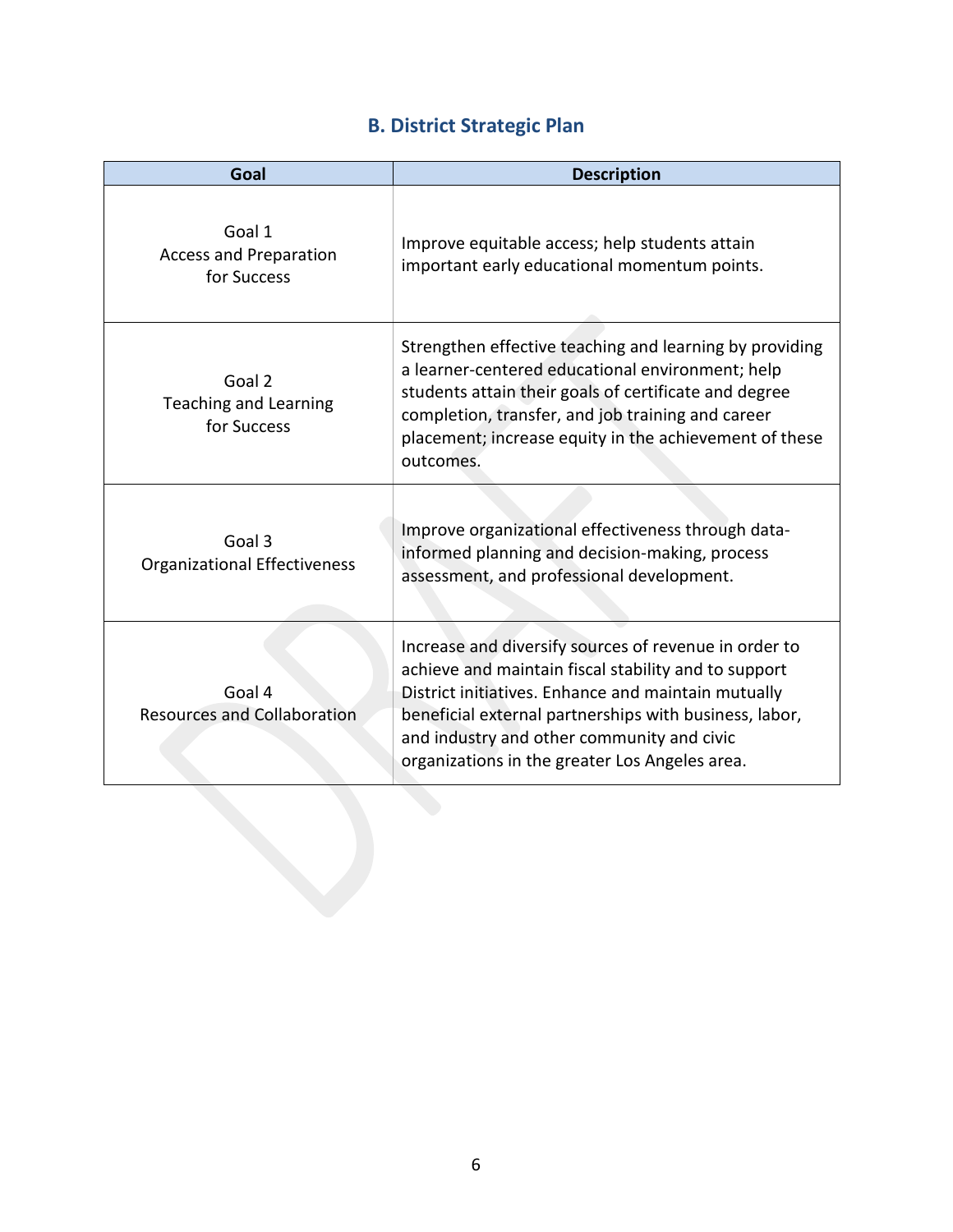## **C. Unit Program Review Cycle**

<span id="page-6-0"></span>

Program review cycle sequence:

## 1) **Evaluation**

- Units select outcome/objective to assess and conduct analysis
- 2) **Planning**
	- Units create Improvement Plan
- 3) **Review**
	- Program Review Team reviews reports and resource requests
- 4) **Communication**
	- Units present final reports to staff
- 5) **Implementation**
	- Units implement Improvement Plan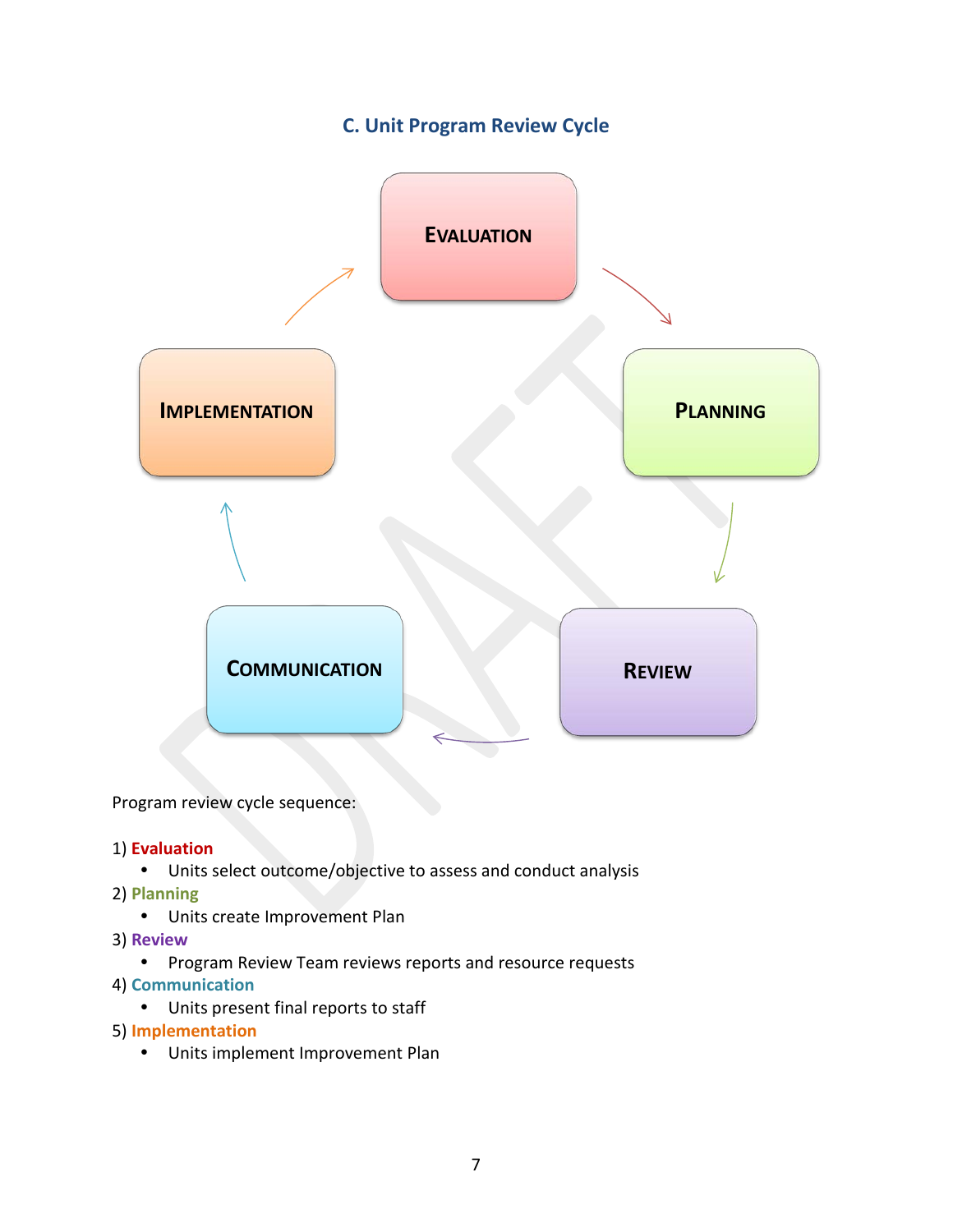## **D. Unit Program Review Timeline**

<span id="page-7-0"></span>Program review cycle sequence:

- 1) **Evaluation**
- 2) **Planning**
- 3) **Review**
- 4) **Communication**
- 5) **Implementation**

*\*Survey analysis must be completed prior to Evaluation*

## Option 1 (Cycle begins Fall term)

| <b>Sep</b> | Oct                                               | <b>Nov</b> | <b>Dec</b> | Jan             | Feb | Mar           | Apr                                            | May                   | Jun | Jul | Aug                |
|------------|---------------------------------------------------|------------|------------|-----------------|-----|---------------|------------------------------------------------|-----------------------|-----|-----|--------------------|
|            |                                                   |            |            |                 |     |               |                                                |                       |     |     |                    |
|            | <b>EVALUATION</b>                                 |            |            | <b>PLANNING</b> |     |               | <b>COMMUNICATION</b>                           | <b>IMPLEMENTATION</b> |     |     |                    |
|            |                                                   |            |            |                 |     |               |                                                |                       |     |     |                    |
|            |                                                   |            |            |                 |     | <b>REVIEW</b> | Survey<br>Survey<br>Administration<br>Revision |                       |     |     | Survey<br>Analysis |
|            | *Final unit program review reports due in January |            |            |                 |     |               |                                                |                       |     |     |                    |

*\*Final unit program review reports due in January.*

## Option 2 (Cycle begins Spring term)

| Feb | Mar               | Apr           | May             | Jun      | Jul            | Aug | Sep                  | Nov<br>Oct<br>Dec<br>Jan |  |  |  |
|-----|-------------------|---------------|-----------------|----------|----------------|-----|----------------------|--------------------------|--|--|--|
|     |                   |               |                 |          |                |     |                      |                          |  |  |  |
|     | <b>EVALUATION</b> |               | <b>PLANNING</b> |          |                |     | <b>COMMUNICATION</b> | <b>IMPLEMENTATION</b>    |  |  |  |
|     |                   |               |                 |          |                |     |                      |                          |  |  |  |
|     |                   |               |                 | Survey   | Survey         |     | Survey               |                          |  |  |  |
|     |                   | <b>REVIEW</b> |                 | Revision | Administration |     | Analysis             |                          |  |  |  |

*\*Final unit program review reports due in June.*

## Option 3 (Cycle begins fiscal year)

| Jul | Aug               | Sep | Oct | Nov             | Dec | Jan                | Feb                  | <b>Mar</b><br>Apr        |                       | May                | Jun |
|-----|-------------------|-----|-----|-----------------|-----|--------------------|----------------------|--------------------------|-----------------------|--------------------|-----|
|     |                   |     |     |                 |     |                    |                      |                          |                       |                    |     |
|     | <b>EVALUATION</b> |     |     | <b>PLANNING</b> |     |                    | <b>COMMUNICATION</b> |                          | <b>IMPLEMENTATION</b> |                    |     |
|     |                   |     |     |                 |     |                    |                      |                          |                       |                    |     |
|     |                   |     |     | <b>REVIEW</b>   |     | Survey<br>Revision |                      | Survey<br>Administration |                       | Survey<br>Analysis |     |

*\*Final unit program review reports due in November.*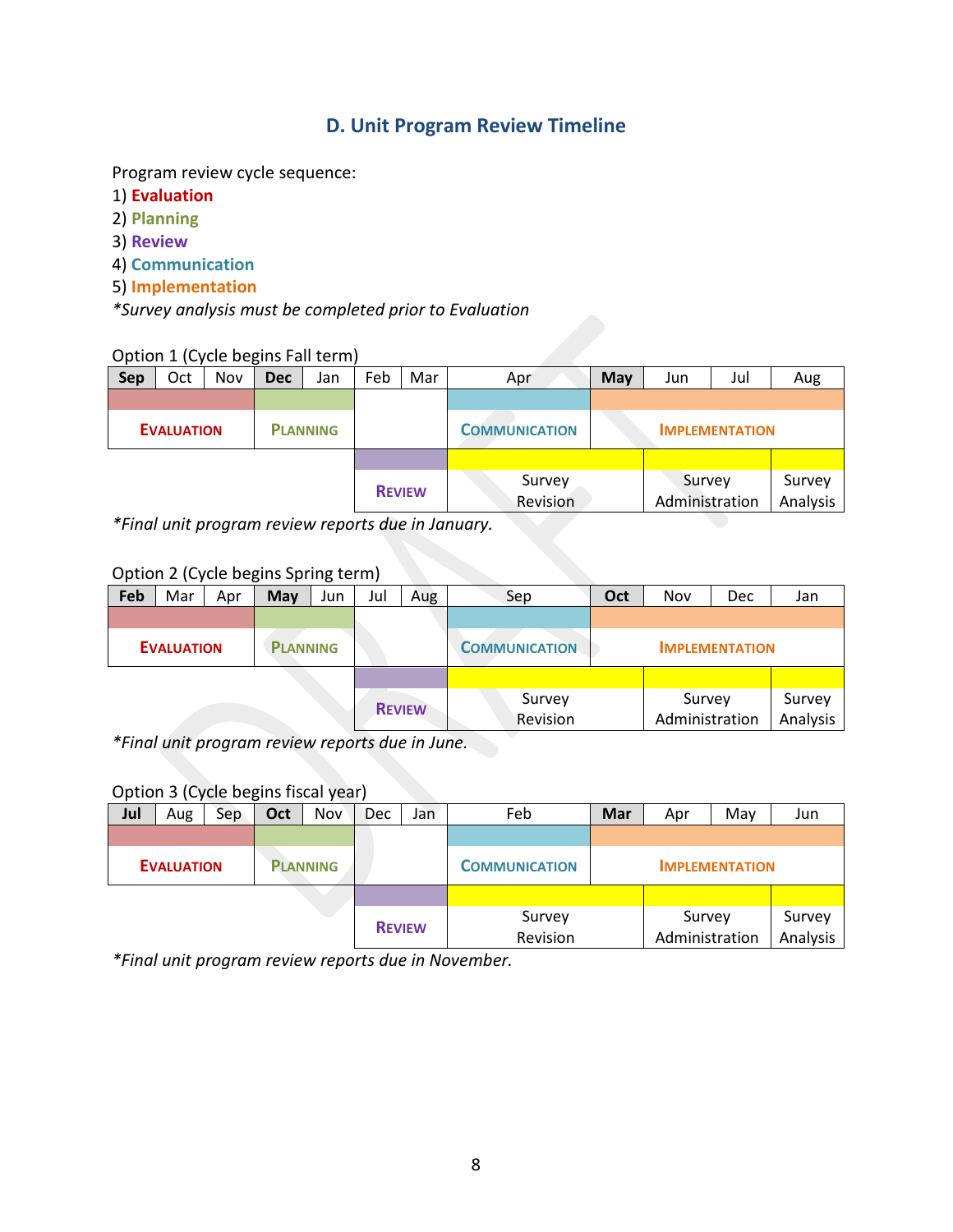## **E. Unit Program Review Report Template**

## <span id="page-8-0"></span>**I. Introduction**

## **A. Title of unit**

Provide brief unit description and include: Program mission, if applicable Primary functions, responsibilities, or services provided Overall contribution to district goals Description of main clientele Organizational structure and staffing

### **B. Outcomes and Objectives**

 $SAO$  or PO #1: SAO or PO #2:

Clearly state the Service Area Outcome (SAO) or Performance Objective (PO) you selected for this program review cycle

SAO: What will students or clients do, say, or feel about a major component of your service? PO: What do you do or plan to do in a major component of your services that demonstrates overall effectiveness?

## Every SAO and PO:

Must be understandable, even to someone who does not work in the unit Must be measurable Provides clear direction related to at least one major unit component Describes one highly significant intended result of the unit's services

### **C. Executive Summary**

Summary of sections II and III

### **II. Program Review**

**A. SAO or PO #1** [Restate the SAO or PO here]

## **1. Relation to higher-level mission, goals, or outcomes**

Describe how the SAO or PO links to college or district-level mission, goals, or outcomes

## **2. Evidence**

What evidence will indicate how well your service performed on the outcome?

## **3. Assessment Method**

How will you obtain this evidence?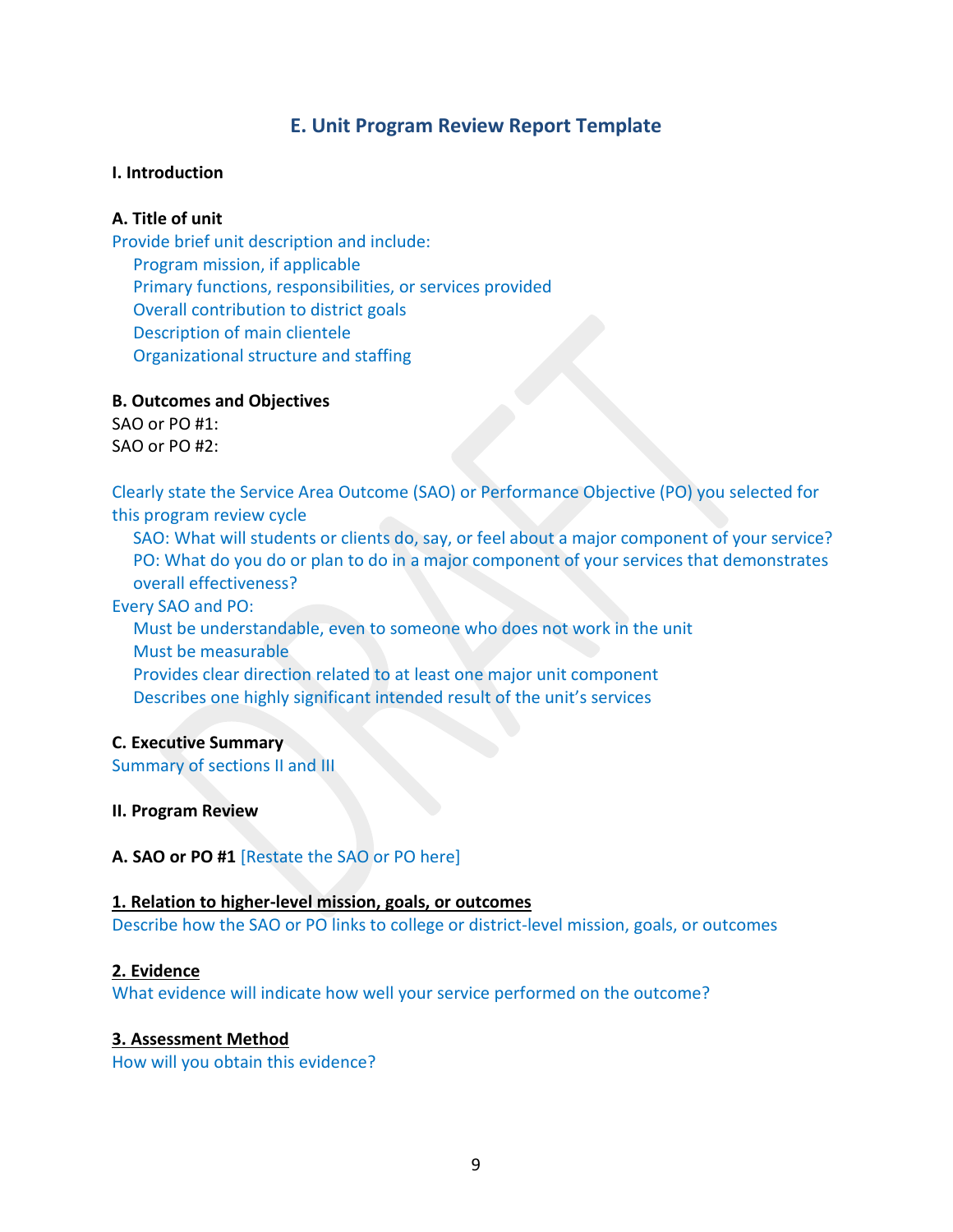## **4. Performance Standard**

What is the standard for acceptable performance?

## **5. Analysis and Interpretation**

What were your findings and what do they mean?

## **6. Conclusion**

Was the performance standard met? Yes or No

## **7. Changes To Be Implemented**

Based on the analysis, if applicable create an Improvement Plan (IP) and include: Clearly state the improvement the unit seeks to implement Person or group responsible for coordinative progress on IP Relation or contribution to higher-level goal or outcome, if any Begin and target date for completing IP Relative priority Specific activities or steps in order to achieve IP Specific measure by which you will determine progress or completion of IP Resources required to achieve IP and best estimates of total costs, if any. Specify if one-time or ongoing and type of resource (personnel, equipment, supplies, facility, other)

## **B. SAO or PO #2** [Restate the SAO or PO here]

## **1. Relation to higher-level mission, goals, or outcomes**

- **2. Evidence**
- **3. Assessment Method**
- **4. Performance Standard**
- **5. Analysis and Interpretation**
- **6. Conclusion**
- **7. Changes To Be Implemented**

## **III. Conclusion**

Summary of section II

## **IV. Table of Evidence** [Include if applicable]

Exhibit 1 [Briefly describe] Exhibit 2 [Briefly describe]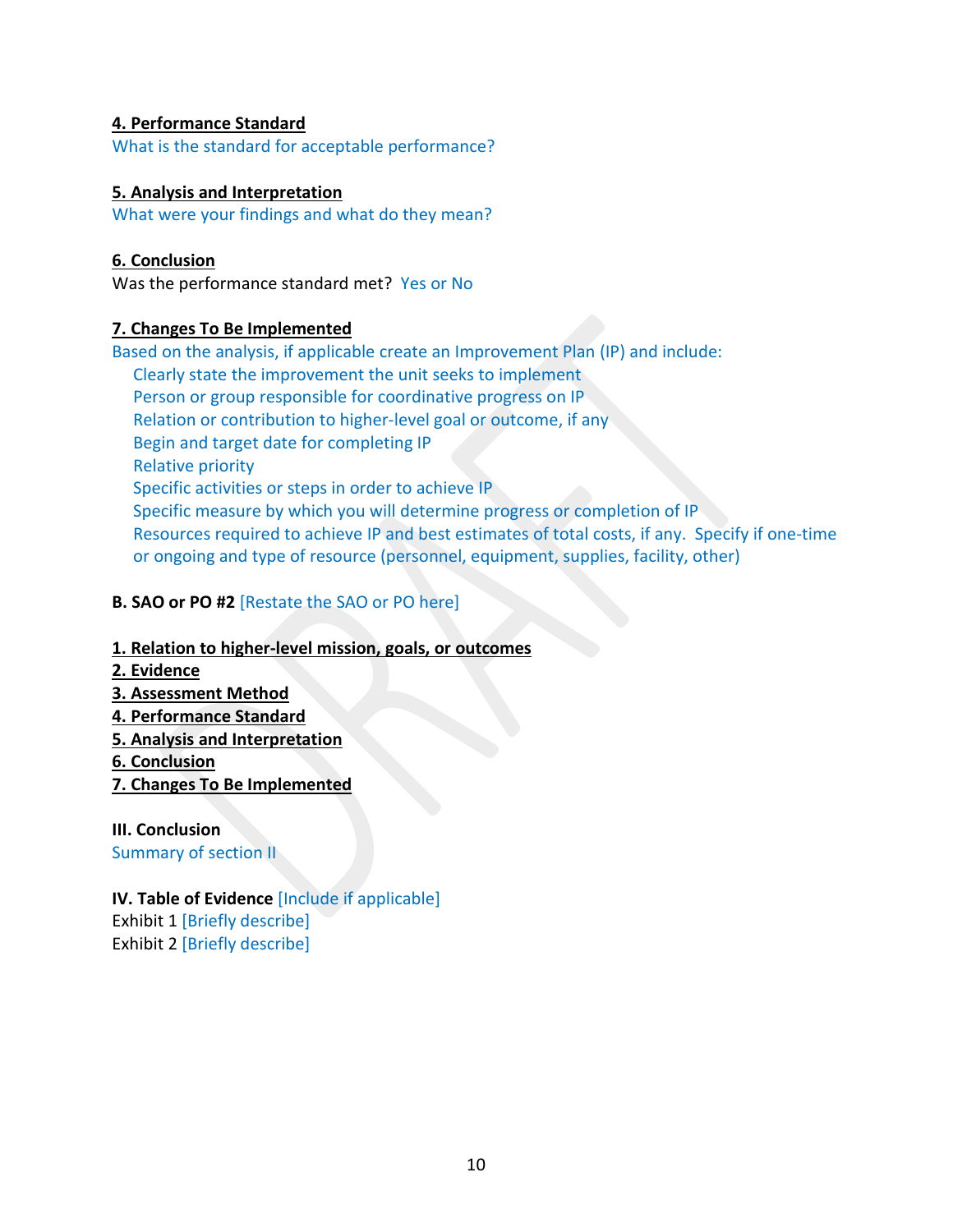## **F. Unit Program Review Report Example**

### <span id="page-10-0"></span>**I. Introduction**

#### **A. Institutional Assessment**

The Office of Institutional Assessment provides information on and analysis of program goals and student learning outcomes on districtwide initiatives.

IA supports District Goal 3 - Organizational Effectiveness: Improve organizational effectiveness through datainformed planning and decision-making, process assessment, and professional development.

The main clientele of IA are the college student services units.

IA has two full-time staff: Director (1) and Administrative Analyst (1)

#### **B. Outcomes and Objectives**

SAO #1: Users will report satisfaction with the performance of Institutional Assessment overall.

PO #1: Institutional Assessment responds to requests in a timely manner.

#### **C. Executive Summary**

For the 2014-15 program review cycle, the Office of Institutional Assessment examined user satisfaction with overall performance and responsiveness to requests. Over 75% of users indicated IA responds to requests in a timely manner. However, less than 75% were satisfied with IA's performance overall. Therefore, IA created the following Improvement Objective: Provide more reports to colleges on districtwide data. IA is requesting one full-time Research Analyst in order to increase its service capacity and support to the colleges.

#### **II. Program Review**

### **A. SAO #1: Users will report satisfaction with the performance of Institutional Assessment overall.**

#### 1. Relation to higher-level mission, goals, or outcomes

This outcome supports District Goal 3 - Organizational Effectiveness: Improve organizational effectiveness through data-informed planning and decision-making, process assessment, and professional development.

#### 2. Evidence

Data from survey item, "I am satisfied with the performance of your office overall".

## 3. Assessment Method

Annual ESC Services Survey

#### 4. Performance Standard

At least 75% of users surveyed will be satisfied with the performance of IA overall.

#### 5. Analysis and Interpretation

Results from the survey showed that 70% of users were satisfied with the performance of IA overall. On average, IA users (3 out of 5) reported lower satisfaction than ESC users (4).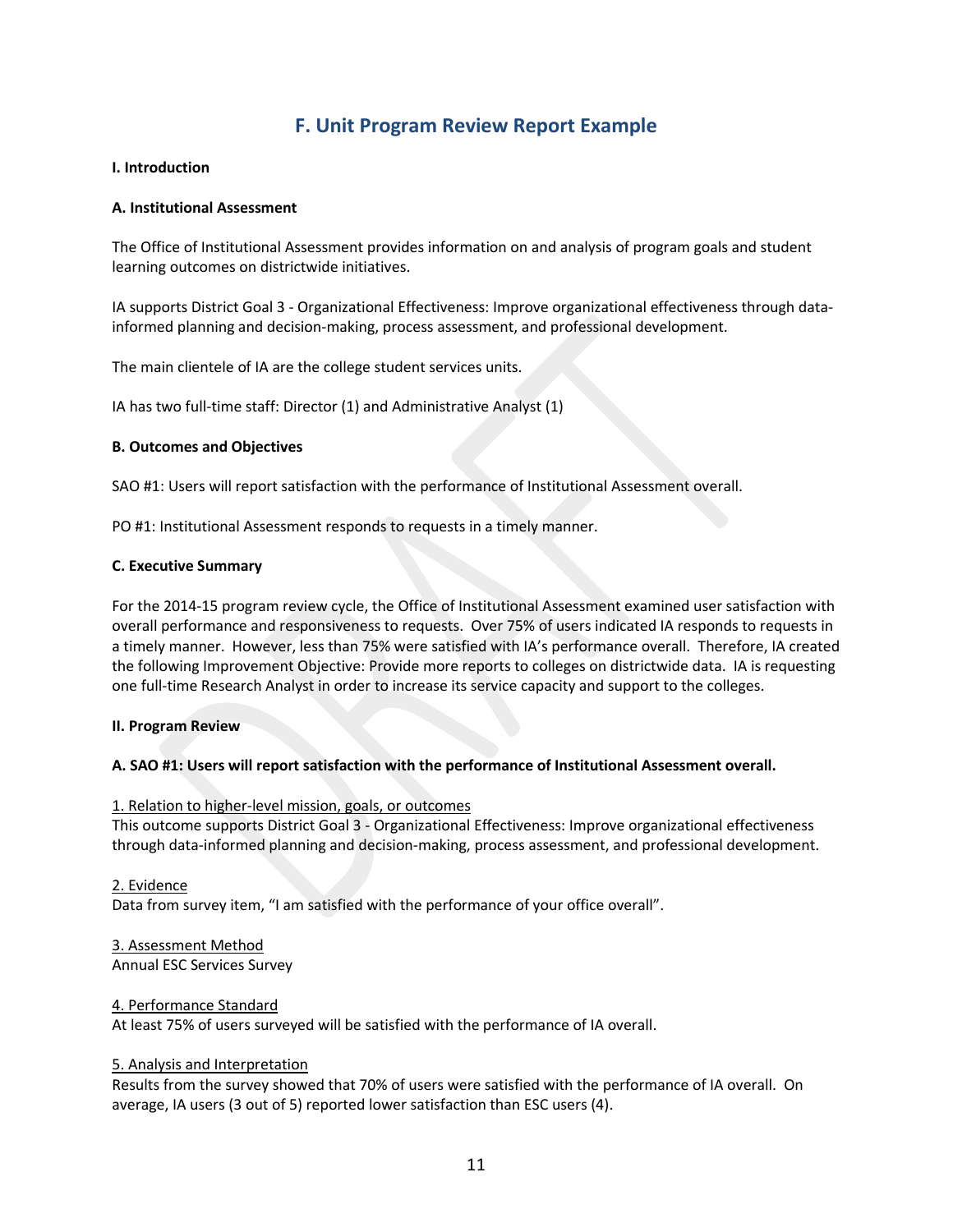#### 6. Conclusion

Was the performance standard met? No.

#### 7. Changes To Be Implemented

Based on the analysis, the performance standard was not met. Therefore, the following Improvement Plan was created: Provide more reports to colleges on districtwide data. In order to increase services to the colleges, IA needs to hire one full-time Research Analyst. This would be a one-time personnel resource request. The new RA would increase IA's service capacity and support to the colleges.

#### **B. PO #1: Institutional Assessment responds to requests in a timely manner.**

#### 1. Relation to higher-level mission, goals, or outcomes

This outcome supports District Goal 3 - Organizational Effectiveness: Improve organizational effectiveness through data-informed planning and decision-making, process assessment, and professional development.

#### 2. Evidence

Data from survey item, "Your office responds to my queries or requests in a timely manner".

## 3. Assessment Method

Annual ESC Services Survey

#### 4. Performance Standard

At least 75% of users surveyed will state IA responds to requests in a timely manner.

#### 5. Analysis and Interpretation

Results from the survey showed that 85% of users stated IA responds to requests in a timely manner. On average, IA users (4 out of 5) reported higher satisfaction than ESC users (3).

### 6. Conclusion

Was the performance standard met? Yes.

### 7. Changes To Be Implemented

Based on the analysis, the performance standard was met. Therefore, no Improvement Plan is needed at this time. IA will continue to monitor its request response times.

#### **III. Conclusion**

In conclusion, over 75% of users indicated IA responds to requests in a timely manner. However, less than 75% were satisfied with IA's performance overall. Therefore, IA created the following Improvement Objective: Provide more reports to colleges on districtwide data. IA is requesting one full-time Research Analyst in order to increase its service capacity and support to the colleges

#### **IV. Table of Evidence**

A. Exhibit 1: ESC Services Survey results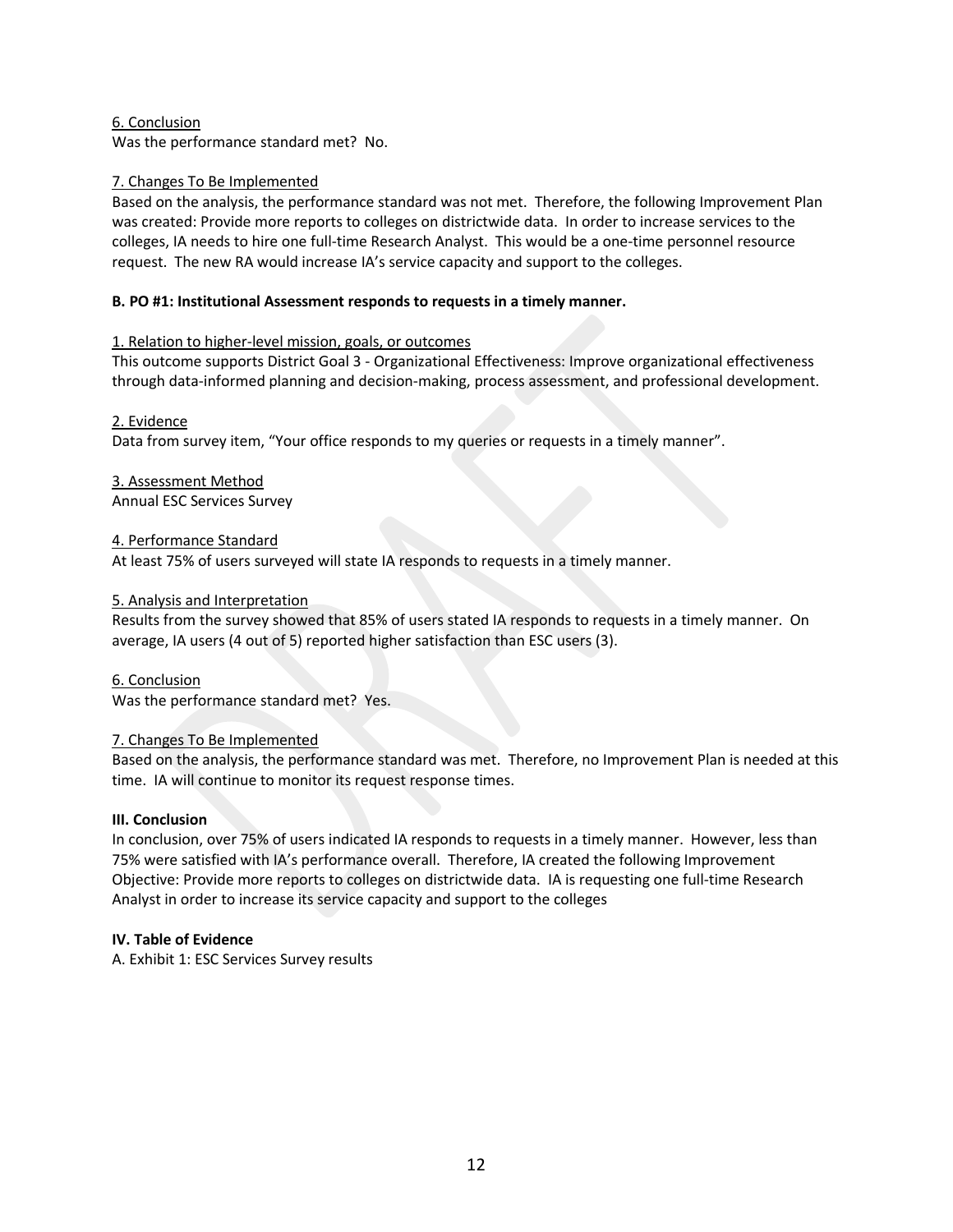## **G. ESC Services Survey**

<span id="page-12-0"></span>

## **LACCD: EDUCATIONAL SERVICES CENTER** 20XX-20X X **ESC SERVICES SURVEY**

The Educational Services Center is currently conducting a review of its programs and services. Your answers to this survey will *provide information that will help these areas evaluate services and plan future improvements. Your responses are strictly confidential.*

*The survey will take approximately 15 minutes to complete. Please answer all questions with reference to the interaction you had in the current academic year.*

*Your responses are due no later than DATE. You can direct questions concerning the survey to Maury Pearl, Associate Vice Chancellor of Institutional Effectiveness at pearlmy@email.laccd.edu. Thank you in advance for your participation.*

|           | Have you had any interaction with [subunit] in the current academic year?                                                                                                                                                                          |                  |                                                                               |                                     |                 | Yes                   | $\Omega$ | No                |            |
|-----------|----------------------------------------------------------------------------------------------------------------------------------------------------------------------------------------------------------------------------------------------------|------------------|-------------------------------------------------------------------------------|-------------------------------------|-----------------|-----------------------|----------|-------------------|------------|
|           | Answer each question using the scale: Strongly Disagree to Strongly Agree                                                                                                                                                                          |                  |                                                                               | Strongly<br><b>Disagree</b>         | <b>Disagree</b> | Uncertain             | Agree    | Strongly<br>Agree | <b>NA</b>  |
|           | Your office responds to my queries or requests in a timely manner.                                                                                                                                                                                 |                  |                                                                               |                                     |                 | Ω                     | Ω        | ∩                 |            |
| requests. | Your office keeps me informed about the progress of my inquiries or                                                                                                                                                                                |                  |                                                                               |                                     | O               | Ω                     | Ω        | $\bigcirc$        | $\bigcirc$ |
|           | Your office explains issues in terms that are understandable.                                                                                                                                                                                      |                  |                                                                               | n                                   | O               | U                     | Ω        | O                 | $\bigcirc$ |
|           | I am satisfied with the performance of your office overall.                                                                                                                                                                                        |                  |                                                                               | 0                                   | Ο               | $\bigcirc$            | Ο        | O                 | O          |
|           | What is one thing our office does well?<br>What is one thing our office could do better?<br>What additional service or resource would you like our office to provide?<br>Answer each question using the scale: Strongly Disagree to Strongly Agree |                  | Your office responds to my queries or requests in a timely manner.            | [textbox]<br>[textbox]<br>[textbox] |                 |                       |          |                   |            |
|           | <b>Strongly Disagree</b>                                                                                                                                                                                                                           | <b>Disagree</b>  | Uncertain                                                                     | Agree                               |                 | <b>Strongly Agree</b> |          | <b>NA</b>         |            |
| Subunit A |                                                                                                                                                                                                                                                    | O                | Ω                                                                             |                                     |                 |                       |          | Ω                 |            |
| Subunit B | Ω                                                                                                                                                                                                                                                  |                  | Ο                                                                             | ∩                                   |                 | Ω                     |          | Ω                 |            |
|           |                                                                                                                                                                                                                                                    |                  | Your office keeps me informed about the progress of my inquiries or requests. |                                     |                 |                       |          |                   |            |
|           | <b>Strongly Disagree</b>                                                                                                                                                                                                                           | <b>Disagree</b>  | Uncertain                                                                     | Agree                               |                 | <b>Strongly Agree</b> |          | <b>NA</b>         |            |
| Subunit A |                                                                                                                                                                                                                                                    |                  |                                                                               |                                     |                 |                       |          | O                 |            |
| Subunit B | O                                                                                                                                                                                                                                                  |                  | Ω                                                                             | Ω                                   |                 | Ω                     |          | Ω                 |            |
|           |                                                                                                                                                                                                                                                    |                  | Your office explains issues in terms that are understandable.                 |                                     |                 |                       |          |                   |            |
|           | <b>Strongly Disagree</b>                                                                                                                                                                                                                           | Disagree         | Uncertain                                                                     | Agree                               |                 | <b>Strongly Agree</b> |          | <b>NA</b>         |            |
| Subunit A |                                                                                                                                                                                                                                                    | $\left( \right)$ |                                                                               |                                     |                 |                       |          |                   |            |

| Subunit B |                 |                 |                                                                             |       |          |           |                                               |                                                     |                                                                                        |
|-----------|-----------------|-----------------|-----------------------------------------------------------------------------|-------|----------|-----------|-----------------------------------------------|-----------------------------------------------------|----------------------------------------------------------------------------------------|
|           | Strongly        | <b>Disagree</b> | I am satisfied with the performance<br>of your office overall.<br>Uncertain | Agree | Strongly | <b>NA</b> | What is one<br>thing our office<br>does well? | What is one<br>thing our office<br>could do better? | What <b>additional</b> service<br>or resource would you like<br>our office to provide? |
| Subunit A | <b>Disagree</b> |                 |                                                                             |       | Agree    |           | [textbox]                                     | [textbox]                                           | [textbox]                                                                              |
| Subunit B |                 |                 |                                                                             |       |          |           | [textbox]                                     | [textbox]                                           | [textbox]                                                                              |

*Please answer some additional questions for subunits you had any interaction with in the current academic year.*

*Thank you for participating in our survey.*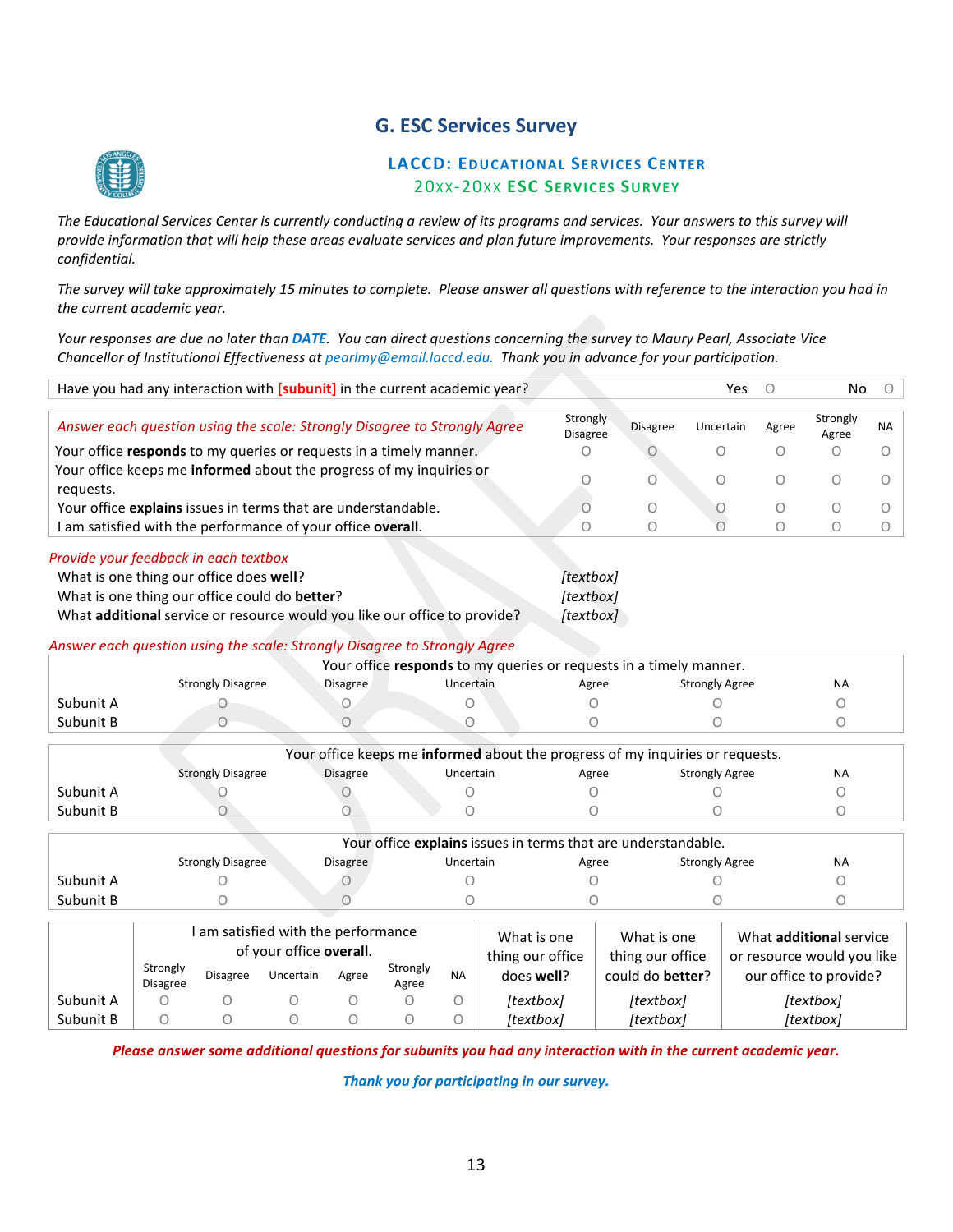## **H. Unit Program Review Report Feedback Form**

<span id="page-13-0"></span>**Unit**:

| Submitted report on (date):                              |                                                                      |  |             |  |  |  |  |  |
|----------------------------------------------------------|----------------------------------------------------------------------|--|-------------|--|--|--|--|--|
|                                                          | Submitted by (name and title):                                       |  |             |  |  |  |  |  |
| Is the Unit Program Review Report complete?<br>Yes<br>No |                                                                      |  |             |  |  |  |  |  |
| Feedback:                                                |                                                                      |  |             |  |  |  |  |  |
|                                                          |                                                                      |  |             |  |  |  |  |  |
|                                                          | Received final report on (date):                                     |  |             |  |  |  |  |  |
|                                                          | Presented report to unit staff on (date):                            |  |             |  |  |  |  |  |
|                                                          | The final report was accepted by members of the Program Review Team: |  |             |  |  |  |  |  |
| Date:                                                    |                                                                      |  |             |  |  |  |  |  |
| Chair                                                    |                                                                      |  |             |  |  |  |  |  |
|                                                          | (print name)                                                         |  | (signature) |  |  |  |  |  |
| Member                                                   |                                                                      |  |             |  |  |  |  |  |
|                                                          | (print name)                                                         |  | (signature) |  |  |  |  |  |
| Member                                                   |                                                                      |  |             |  |  |  |  |  |
|                                                          | (print name)                                                         |  | (signature) |  |  |  |  |  |
| Member                                                   | (print name)                                                         |  | (signature) |  |  |  |  |  |
| Member                                                   |                                                                      |  |             |  |  |  |  |  |
|                                                          | (print name)                                                         |  | (signature) |  |  |  |  |  |